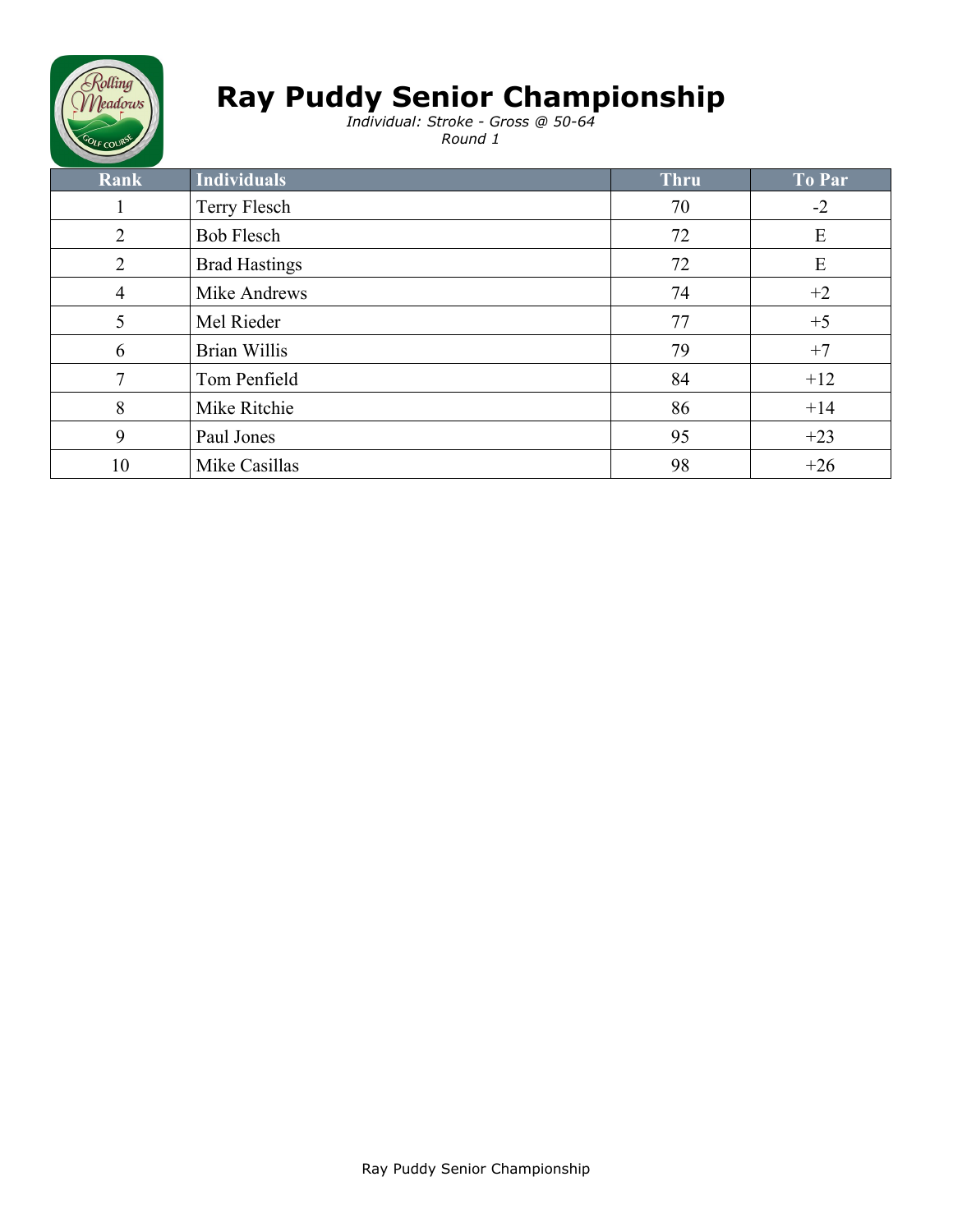

*Individual: Stroke - Net @ 50-64 Round 1*

| Rank           | <b>Individuals</b>                         | <b>Thru</b> | To Par    |
|----------------|--------------------------------------------|-------------|-----------|
| $\mathbf{1}$   | <b>Brad Hastings</b><br>Handicap 1         | 71          | $-1$      |
| $\overline{2}$ | <b>Bob Flesch</b><br>Handicap <sub>0</sub> | 72          | ${\bf E}$ |
| $\overline{2}$ | Tom Penfield<br>Handicap 12                | 72          | E         |
| $\overline{4}$ | Mel Rieder<br>Handicap 3                   | 74          | $+2$      |
| $\overline{4}$ | Mike Andrews<br>Handicap <sub>0</sub>      | 74          | $+2$      |
| $\overline{4}$ | Terry Flesch<br>Handicap <sub>-4</sub>     | 74          | $+2$      |
| $\tau$         | <b>Brian Willis</b><br>Handicap 3          | 76          | $+4$      |
| $\, 8$         | Mike Ritchie<br>Handicap 4                 | 82          | $+10$     |
| 9              | Paul Jones<br>Handicap 11                  | 84          | $+12$     |
| 10             | Mike Casillas<br>Handicap 10               | 88          | $+16$     |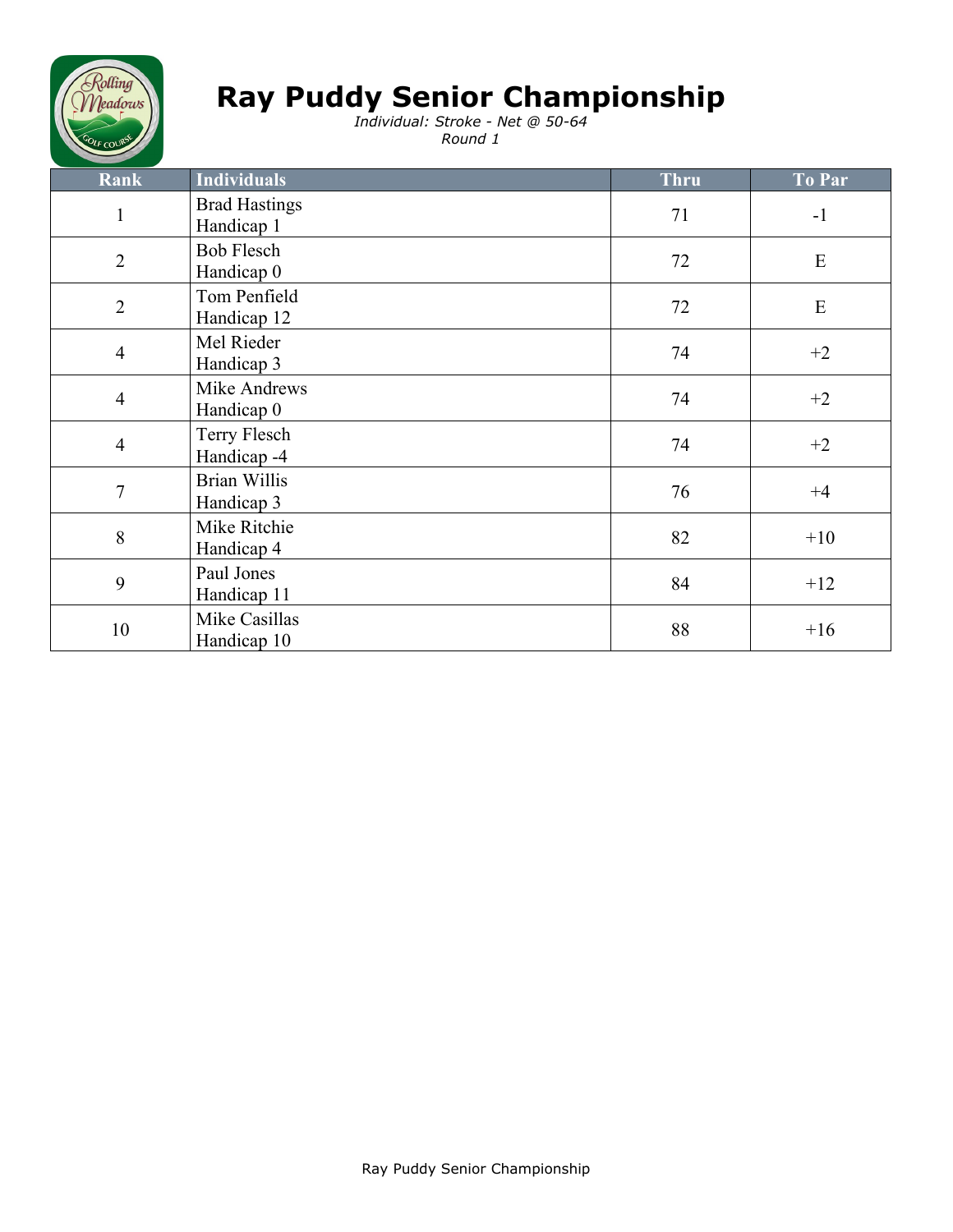

*Individual: Stroke - Gross @ 65+ Round 1*

| Rank | <b>Individuals</b> | <b>Thru</b> | To Par |
|------|--------------------|-------------|--------|
|      | Dick Diener        | 75          | $+3$   |
| 2    | Les Little         | 77          | $+5$   |
| 2    | Tim Nelson         | 77          | $+5$   |
| 4    | John Wolfe         | 87          | $+15$  |
| 5    | <b>Steve Lauer</b> | 91          | $+19$  |
| 6    | Scott Vadnais      | 92          | $+20$  |
| 7    | Dennis Schabel     | 95          | $+23$  |
| 8    | Larry Wetzel       | 100         | $+28$  |
| 9    | George Kulas       | 104         | $+32$  |